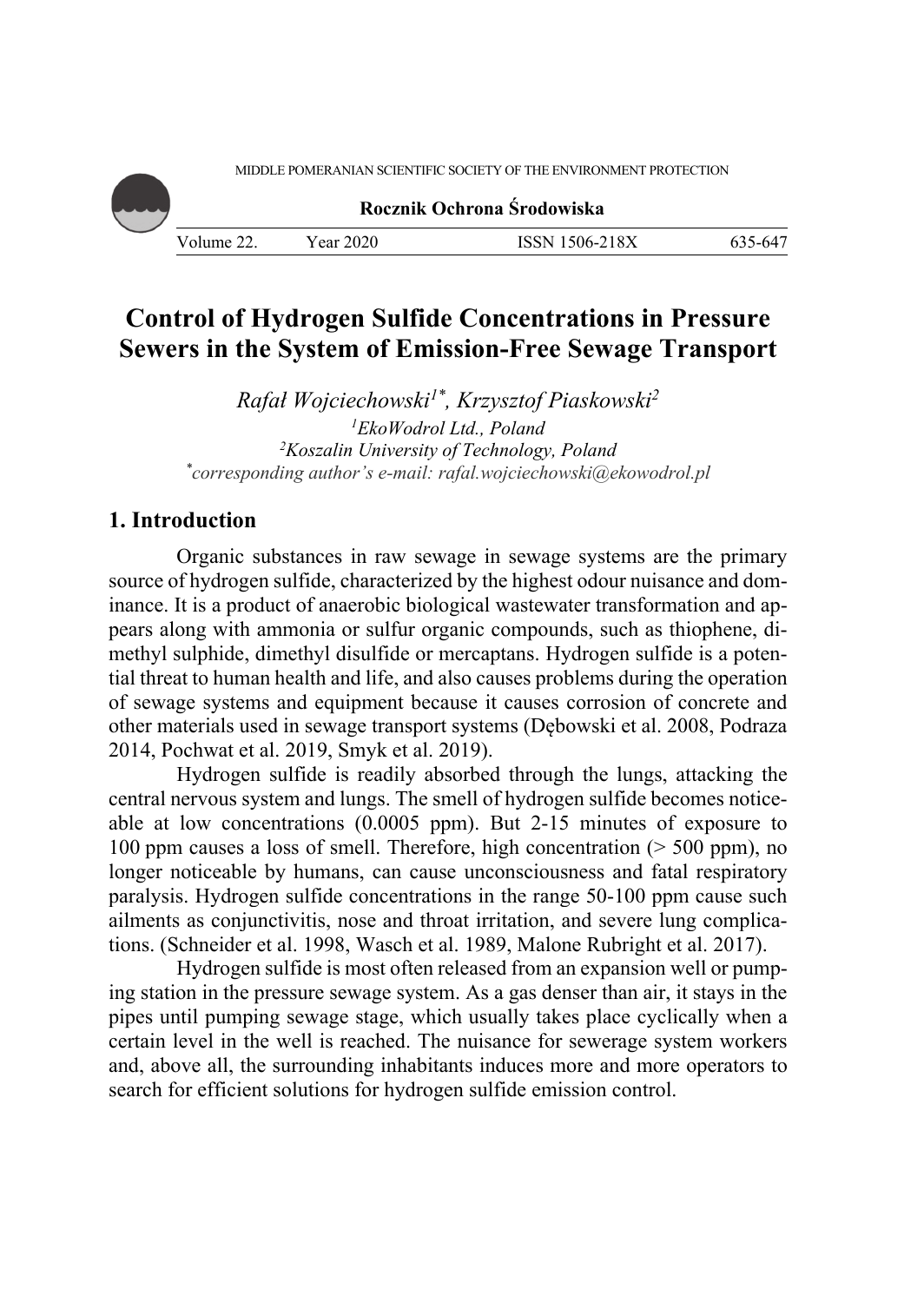Currently, two main lines of action are used: prevention and elimination. The first one uses the chemical methods (e.g., magnesium peroxide  $(MgO<sub>2</sub>)$  and calcium oxide (CaO)) and physical processes (aeration or oxidation) to maintain oxygen conditions in the sewage system. Operators may also apply methods that prevent the development and activity of sulfide-reducing bacteria (cleaning pipelines from sludge, increasing sewage pH, or controversial use of bactericides). The elimination of odours includes physicochemical methods, such as adsorption on activated carbon or chemical precipitation and oxidation with nitrate salts  $(NaNO<sub>3</sub>, Ca(NO<sub>3</sub>)<sub>2</sub>)$ , strong oxidants  $(H<sub>2</sub>O<sub>2</sub>; Cl<sub>2</sub>; NaClO; KMnO<sub>4</sub>; NaMnO<sub>4</sub>)$  or iron compounds (FeCl<sub>3</sub>, FeCl<sub>2</sub>; Fe(NO<sub>3</sub>)<sub>3</sub>; Fe<sub>2</sub>(SO<sub>4</sub>)<sub>3</sub>). Biological methods (biofilters or bio scrubbers) can also be applied, depending on hydrogen sulfide concentration (Brandt et al. 2017, Talaiekhozani et al. 2016, Piekarski & Dąbrowski 2009). The essential condition for the application of a given method is not only its efficiency but also the anticipated secondary effects, such as the impact on subsequent wastewater treatment processes.

The introduction of new methods solving above mentioned problems requires verification in real conditions, which is often not an easy task to do. Appropriate selection of an object, consent of an operator, adjustment to measurements, and unexpected circumstances that do not occur in stable conditions of laboratory tests constitute a difficulty, but also the value of the obtained results. This paper presents a part of field research of new technology for aeration and flushing of the pressure pipelines with compressed air called Emission-free Sewage Transport EST (BST in Polish), which regards the scope of control of hydrogen sulfide emission in the pressure sewage system.

## **2. Materials and methods**

#### **2.1. Objects under consideration**

Two sections of different pressure sewage systems collecting wastewater from independent catchments were selected to verify the effectiveness of the EST system under real conditions. Both objects differed in volume flow, sewage characteristics, and pipeline diameter. In both cases, the tests were carried out on the sections *Pump station – Expansion well* of similar length. The essential features of both objects are given in Table 1.

Object-1 was a fragment of the system servicing a rural locality with a low inflow of sewage (Giezkowo, West Pomeranian Voivodeship, Poland). Measurements of wastewater inflow to the pumping station showed that they were not deep decay and the average redox potential was 35 mV (from -106 mV to 195 mV); it was positive in most of the measured samples. The average retention time of sewage in the tested pipeline section was 14.4 hours.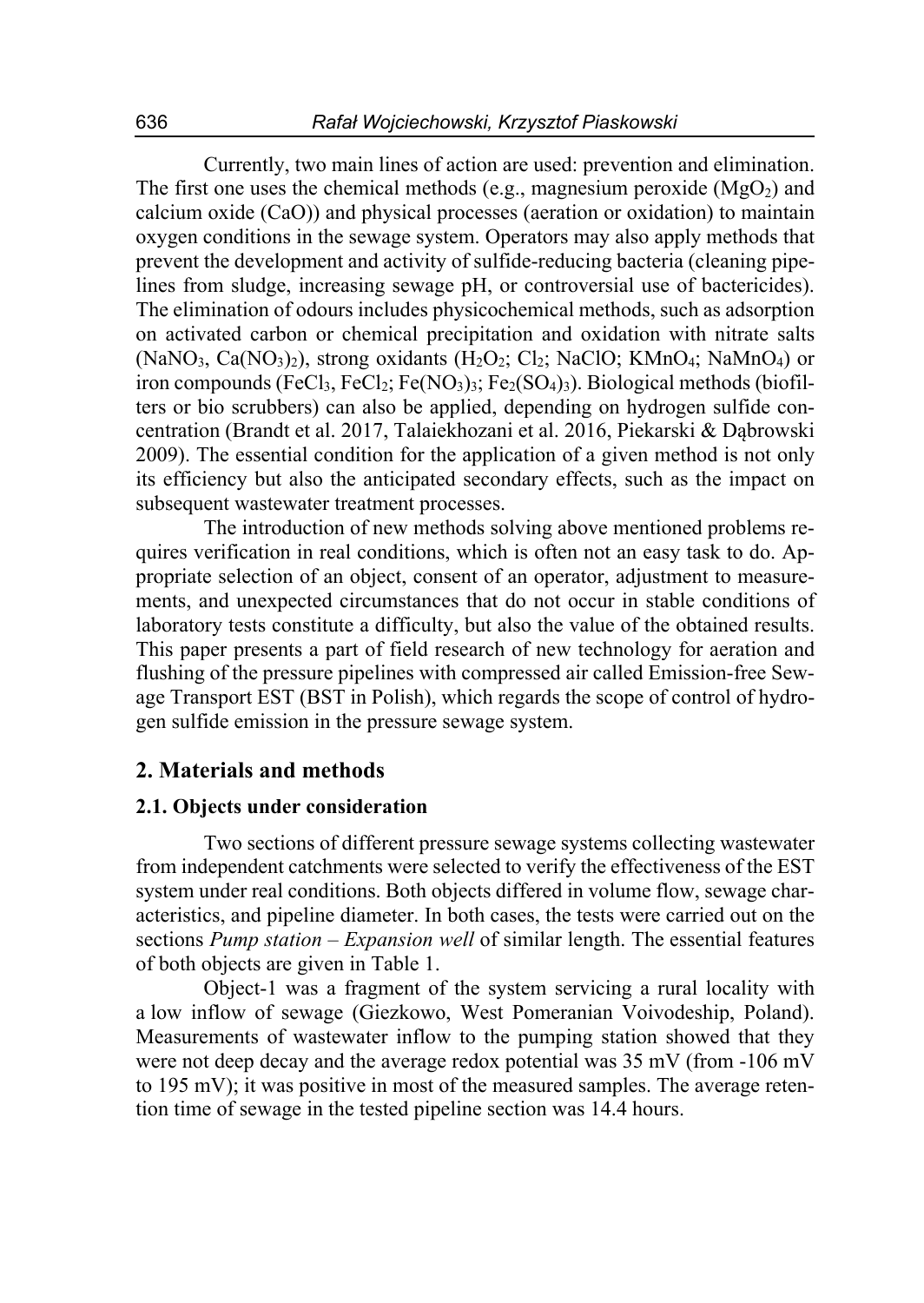| Selected parameters                                         | Unit    | Object-1 | Object-2 |
|-------------------------------------------------------------|---------|----------|----------|
| Length of the section:<br>Pump station - Expansion well     | m       | 3925     | 3406     |
| Inner diameter of pipeline                                  | mm      | 79.2     | 147.6    |
| Sewage inflow to the <i>Pump station</i> , Q <sub>srd</sub> | $m^3/d$ | 32.1     | 745.5    |

**Table 1.** Essential features of examined sections of delivery pipelines

Object-2 was a part of a branched pressure sewer system servicing the big catchment area (Konikowo, West Pomeranian Voivodeship, Poland). Object-2 has a high flow and short residence time of sewage in the delivery pipeline (2.1 h on the average). Wastewater inflowing to the pumping station, however, had negative redox potential (from -185 mV to -360 mV), causing a high odour nuisance.

The course of tested pipelines varies in height between individual wells. Object-1 has eight wells on the tested section, while Object-2 has 12. The tests were carried out in the spring and summer, at the air temperature in the measurement well of 15-21°C.

#### **2.2. Emission-free Sewage Transport (EST)**

EST technology has been developed and tested in a wide range, on a laboratory scale, by the Polish company EkoWodrol. It is a system for aeration and flushing of the delivery pipeline using compressed air. The system is based on an innovative work algorithm developed in numerous simulations. The algorithm models the flow and aeration of sewage in the pipeline and optimizes the operation of the pumping station. The device which contains, among others, a properly selected compressor is housed in an individual container body, which is located close to the pumping station.

During tests, the air was introduced into pipelines directly behind the pumping station of both objects, in a point and a time manner. The operating parameters of the EST system are given in Table 2. During the purge of the delivery pipeline, the pumping station is stopped, existing vent valves were closed, which is also a characteristic feature of this technology.

| Selected parameters          | l Jnit | Object-1 | Object- $2$ |
|------------------------------|--------|----------|-------------|
| The air pumping time         | mın    | hU       | $30-40$     |
| The volume of introduced air | m      |          | 91-121      |
| Purge frequency              |        | $1 - 2$  |             |

**Table 2.** Input data for field tests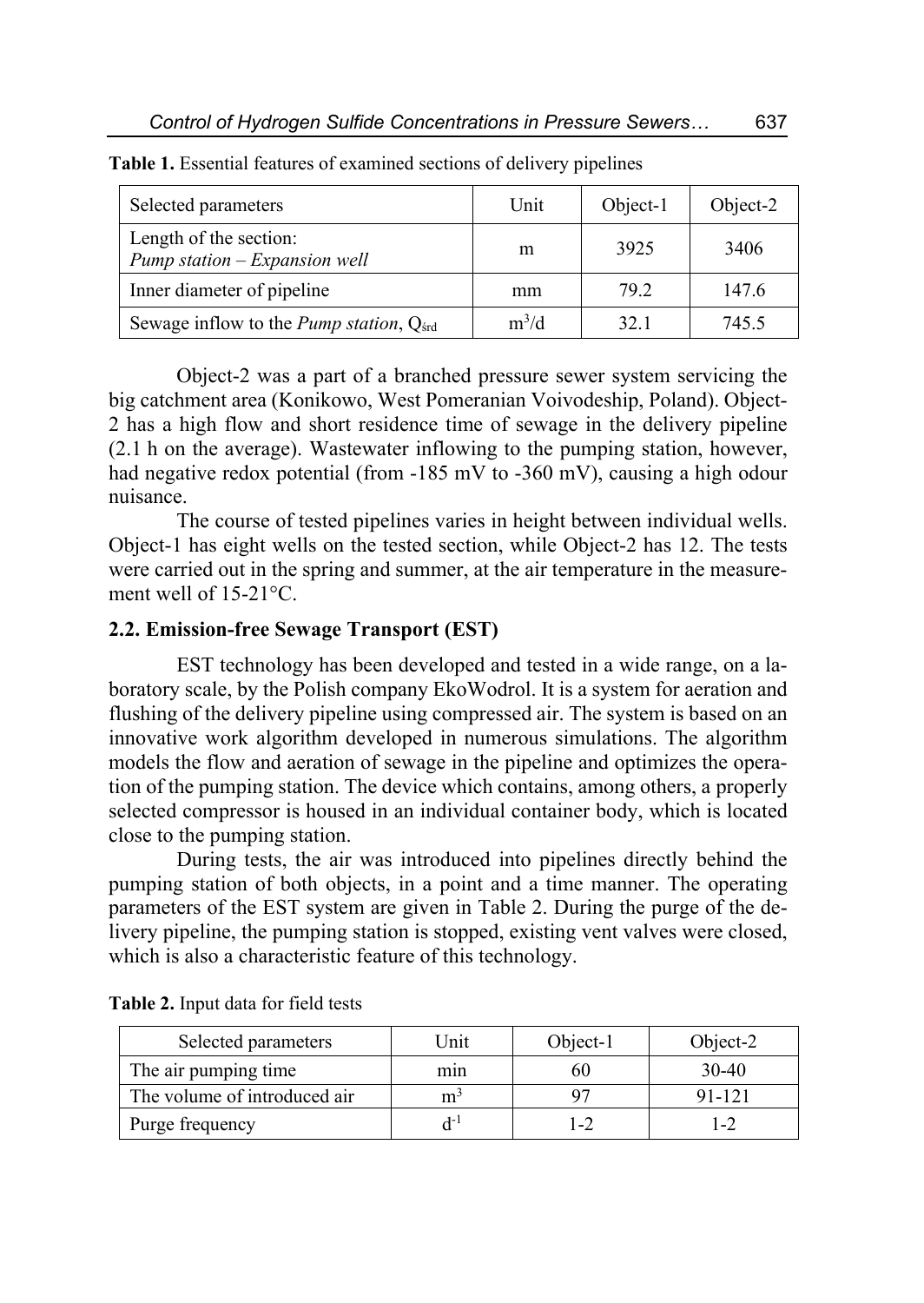## **2.3. Measurements of hydrogen sulfide concentration**

The concentration of hydrogen sulfide was measured in the expansion well of a selected section of the pressure sewage system, both during standard system operation (as a reference level) and the EST system operation. The measurements were carried out automatically using a *H2S BE* sensor (with a basic range of 0-2000 ppm and a peak value of 3900 ppm) and a *BLE Gateway 300640* sensor. Results were sent online and archived on the internet platform with a frequency of 1 min.

## **3. Results and discussion**

## **3.1. The level of hydrogen sulfide concentration before application of the EST system**

Analysis of the variability of hydrogen sulfide concentration in the expansion well of both objects was carried out at different periods. The obtained data shows a significant variation in the value of the measured parameter, from close to one up to 700 ppm. In the case of Object-1, despite the inflow of fresh sewage to the pumping station, low flows and long retention time promoted anaerobic transformations in wastewater, as well as the creation of a biological film and sludge, causing conditions for rapid deoxidation of flowing sewage. The effect was a significant production of hydrogen sulfide (Fig. 1) with significantly higher concentrations than those measured in Object-2. The wastewater inflowing to the pumping station at Object-2 was characterized by a high degree of decomposition and thus lower gas-generating potential. Analysis of measurements showed, in both cases, the occurrence of sudden increases in the concentration of hydrogen sulfide in the expansion wells, mainly during the pumping of wastewater.

Figure 2 presents an example of the daily distribution of hydrogen sulfide concentration during several selected cycles of pumping station operation. Hydrogen sulfide accumulates in the delivery pipeline between each subsequent pumping of wastewater. During the pumping of sewage, it is transported to the expansion well, where it may be released to the atmosphere. The dynamic increase in gas concentration does not always end directly after the stopping of sewage pumps. It is the resultant amount of hydrogen sulfide in the pipeline and the time of pump operation. In some cycles, a slight decrease in gas concentration occurs during the work of the pumping station. Therefore, the analyzes focused mainly on the results of hydrogen sulfide measurements obtained only during the wastewater pumping cycle.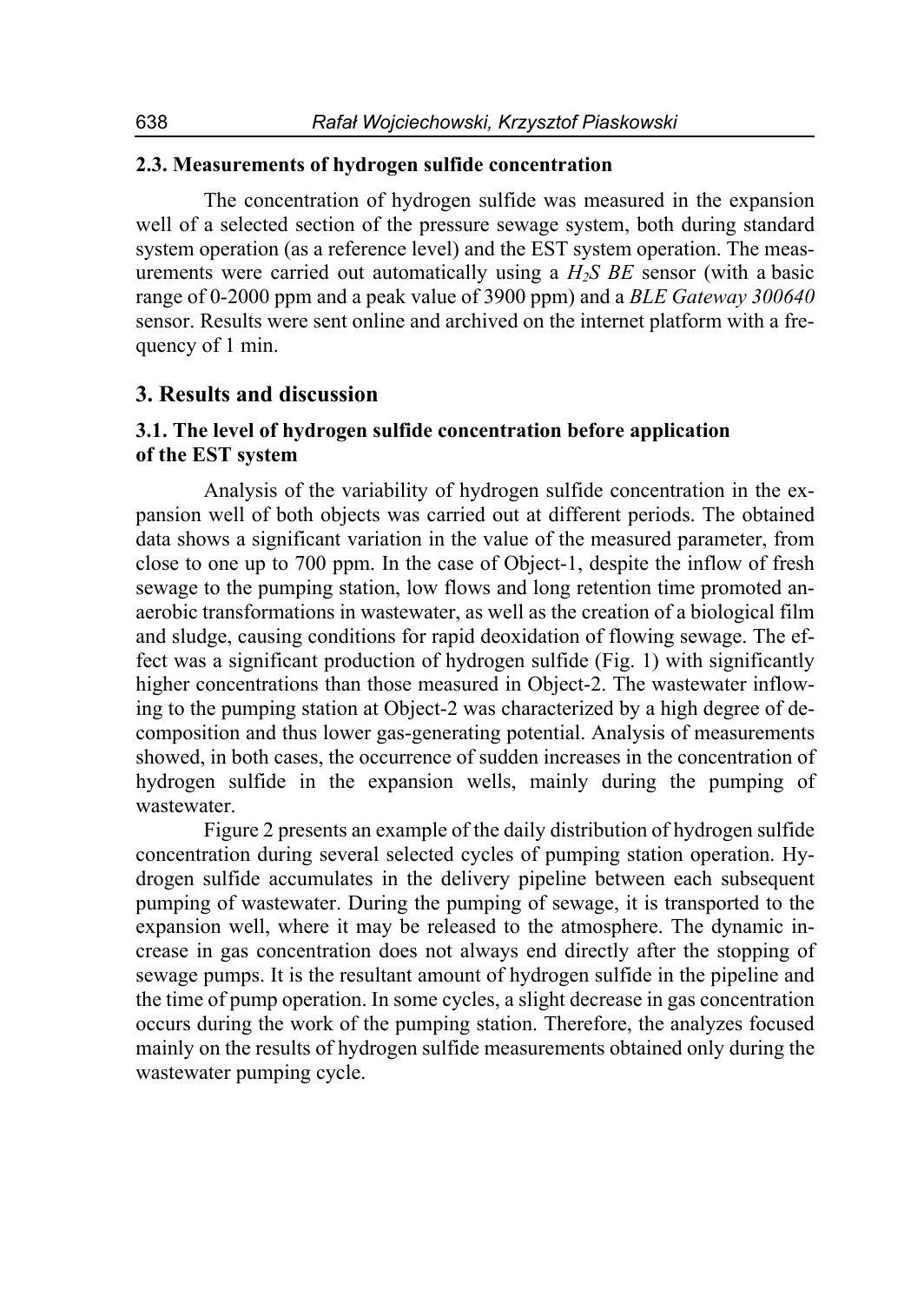

**Fig. 1.** Daily distribution of hydrogen sulfide concentration in the expansion well for an exemplary period of operation of pressure pipeline of Object-1 without EST purge (28-30 July 2019)



**Fig. 2.** Hydrogen sulfide released in an expansion well during sewage pumping (5 pumping station cycles, 19.08.2019) at Object -2 before application of EST

The average value of hydrogen sulfide concentration released in the expansion well at Object-1 was 310 ppm (ranging from 58 to 691 ppm), while at Object-2 it was 163 ppm (range from 44 to 338 ppm). Table 3 provides an analysis of the frequency of occurrence of specific  $H_2S$  concentration ranges for both objects and only during the sewage pumping. This analysis includes values of hydrogen sulfide concentration as the highest value of measurements taken within the time range of the sewage pumping cycle and a few minutes after its completion.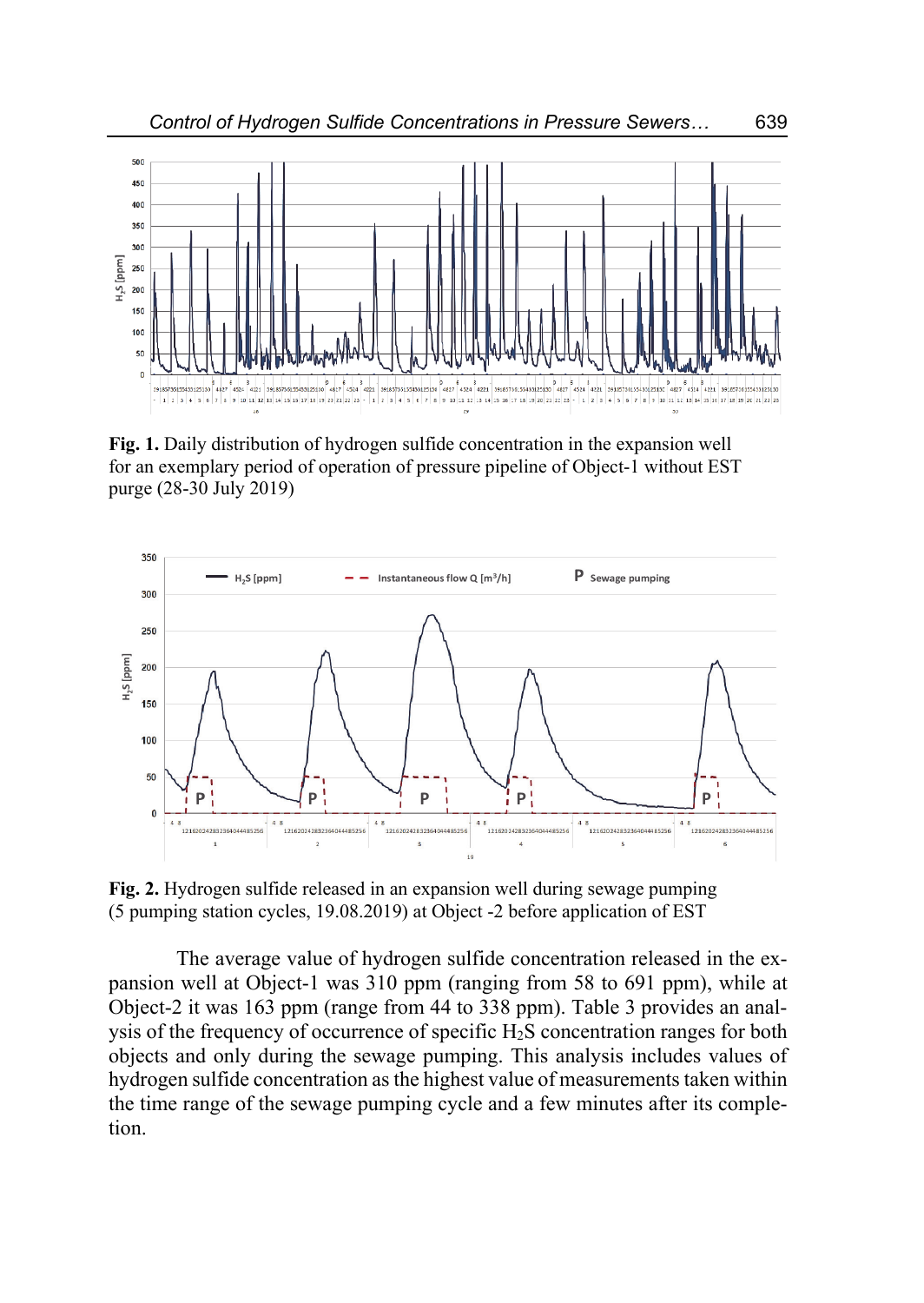Since the value of hydrogen sulfide concentration alone does not fully reflect the actual nuisance of the objects, a simplifying assumption was made; all hydrogen sulfide is pushed out of the pipeline up to the maximum concentration during a given pumping. Then it is released to the atmosphere.

| Concentration range, ppm | % share  |          |  |  |
|--------------------------|----------|----------|--|--|
|                          | Object-1 | Object-2 |  |  |
| $0 - 50$                 | 0.00     | 3.70     |  |  |
| 50-100                   | 6.25     | 24.07    |  |  |
| 100-200                  | 22.92    | 35.19    |  |  |
| 200-300                  | 16.66    | 31.48    |  |  |
| 300-400                  | 25.00    | 5.56     |  |  |
| 400-500                  | 16.67    |          |  |  |
| 500-700                  | 12.50    |          |  |  |

**Table 3.** Analysis of the frequency of H<sub>2</sub>S concentration in the expansion well only during sewage pumping (Object- $1 - 48$  pump cycles, Object- $2 - 54$  cycles)

This way, it is possible to determine the instantaneous hydrogen sulfide load for a given pumping cycle, calculated multiplying maximum gas concentration, and the amount of sewage pumped. The results of such analysis are presented in Table 4.

**Table 4.** Results of hydrogen sulfide measurements from the period including only pump cycles – EST system not applied (reference)

| Parameters                                                 | Object-1 |         |       | Object-2 |         |       |
|------------------------------------------------------------|----------|---------|-------|----------|---------|-------|
|                                                            | mın      | average | max   | min      | average | max   |
| $H_2S$ [ppm]                                               | 58       | 310     | 691   | 44       | 163     | 338   |
| Sewage volume in the<br>cycle $\lceil m^3 \rceil$          | 0.241    | 1.772   | 2.053 | 4.0      | 19.0    | 67.0  |
| $H_2S$ , $[mg/l]^*$                                        | 82       | 439     | 976   | 63       | 230     | 479   |
| $H2S$ load in the cycle<br>[mgH <sub>2</sub> S/pump cycle] | 145      | 758     | 1956  | 1 1 5 3  | 3914    | 12317 |

\*) calculations for 20.6°C according to formula: concentration [mg  $H_2S/I$ ] = concentration of H2S [ppm] 414.96/273+temp. °C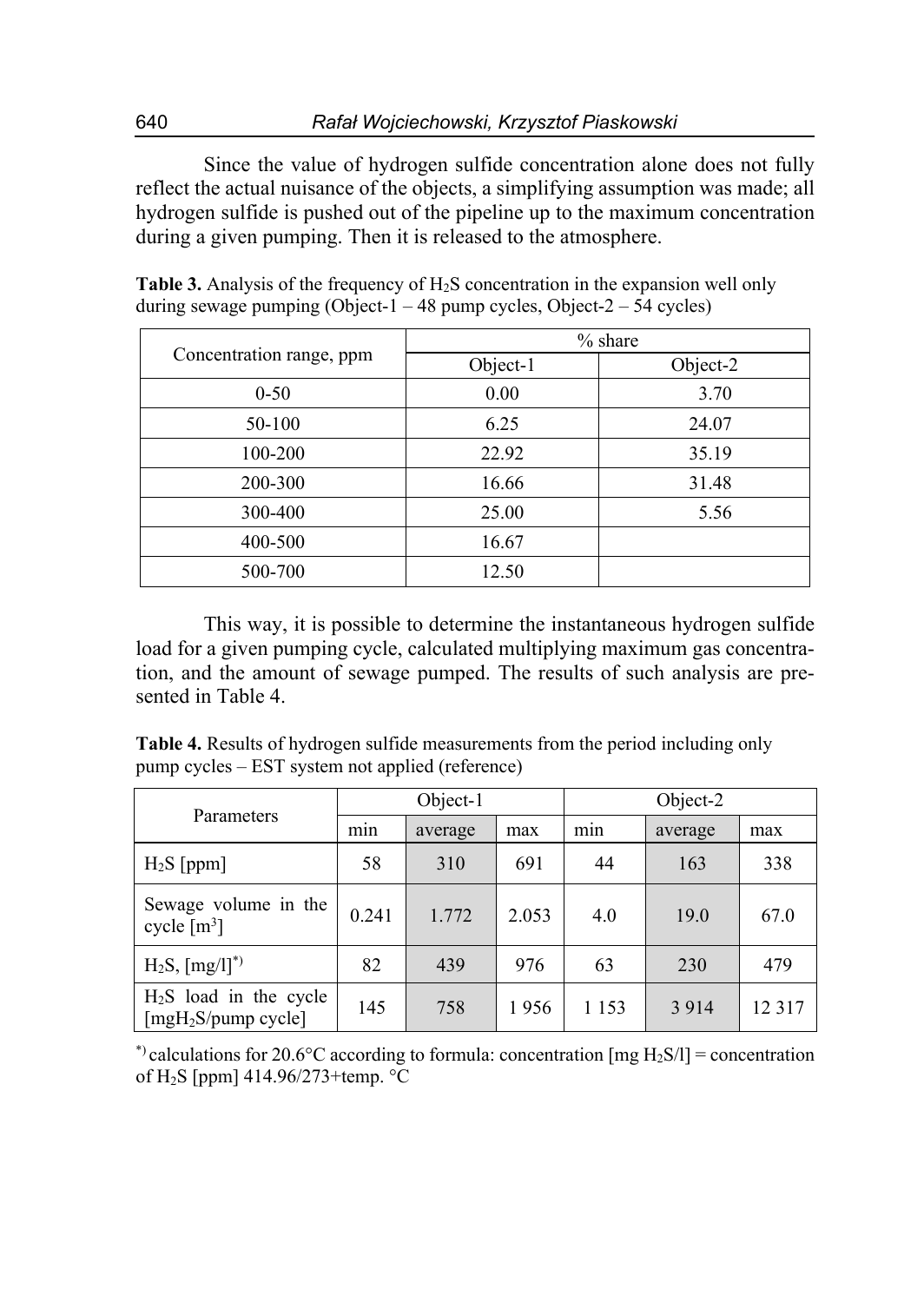The average value of the instantaneous hydrogen sulfide load for Object-1 was 758 mg H<sub>2</sub>S/pump cycle, while for Object-2, it was 3 914 mg H<sub>2</sub>S per cycle. The values indicate a much more significant nuisance of the Object-2. It generates much more significant hydrogen sulfide load during the pump cycle (more sewage, longer pump operation time, and larger pipeline diameter), despite the lower concentrations of hydrogen sulfide released in the expansion well. At the same time, the pump cycle frequency at the Object-2 was about 30 starts daily, increasing the effect of the nuisance. At the Object-1, the pump cycle frequency was two times lower (15 cycles/day).

## **3.2. Hydrogen sulfide concentration after application of the EST system**

Application of EST system that purges the delivery pipeline of Object-1 with compressed air once a day caused significant change of hydrogen sulfide concentration in the expansion well. 89% from 78 measurements taken during pump cycles were below 25 ppm. For two purges per day (morning and evening), 93% of measurements (from 57) were below 25 ppm. The remaining 7% of the results were within the range of 25-50 ppm. High concentrations of hydrogen sulfide were observed only during the purge when it was removed from the pipeline to the atmosphere, i.e., 1-2 times a day (Fig. 3). Without the EST system, the number of such outbursts per day was higher (over a dozen), along with each pumping cycle. Also, an increase in the number of purges and the improvement of conditions in the sewage system may cause a gradual decrease in the amount of hydrogen sulfide released.



**Fig. 3.** Daily distribution of hydrogen sulfide concentration for an exemplary period of EST application (15-18.07.2019) at Object-1 (two purges per day)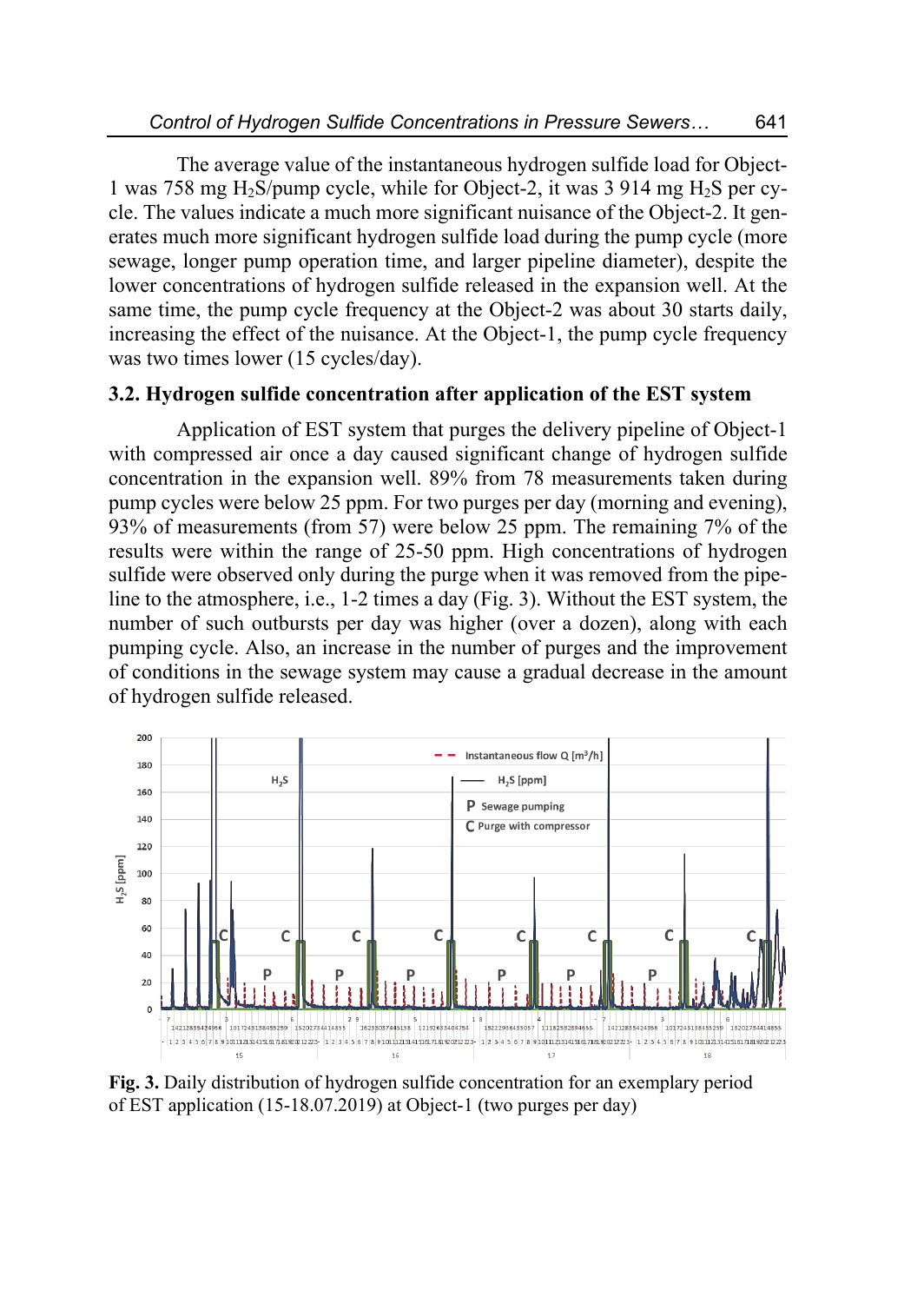During tests, sporadic situations (Fig. 3, day 18) of a slight increase in the concentration of hydrogen sulfide between purges also occurred. It was probably caused by an inflow of hydrogen sulfide to the expansion well from a further section of the sewage system, due to incomplete filling of the pipeline with sewage. This example shows that in the real conditions of pipeline operation, various difficulties are resulting from the specificity of a given sewage system. Therefore, it is essential to optimize the work of the EST system individually, flexibly adapting it to the existing, but also changing conditions.

A list of average values obtained from the analysis of hydrogen sulfide concentration released during the pump cycle measurements is given in Table 5. Application of EST system caused the decrease in the average hydrogen sulfide concentration measured during the pump cycle from 310 to 13.5 ppm, and the instantaneous gas load released in the expansion well during sewage pumping was reduced by 95.4% at one purge per day. An increase in the number of purges in the delivery pipeline decreased concentration of H2S to 6.1 ppm and increased to 98% reduction of the hydrogen sulfide load.

| Parameter                                                                 |                    | Unit                              | Number of purges per day, $d^{-1}$ |                 |                 |
|---------------------------------------------------------------------------|--------------------|-----------------------------------|------------------------------------|-----------------|-----------------|
|                                                                           |                    |                                   |                                    |                 |                 |
| Share of $H_2S$ concentration within<br>the range of $0-50$ ppm           |                    | $\frac{0}{0}$                     | 0.0                                | 92.3            | 100             |
| Average $H_2S$ concentration                                              |                    | ppm                               | 310                                | 13.5            | 6.1             |
| Instantaneous load of<br>$H2S$ in expansion well<br>during the pump cycle | min-max<br>average | mg H <sub>2</sub> S/pump<br>cycle | 145-1956<br>758                    | $1 - 404$<br>35 | $2 - 100$<br>15 |

**Table 5.** Analysis of the results of hydrogen sulfide measurements for a selected test period with and without the EST system (five consecutive days with one purge per day and four days with two purges per day) obtained during sewage pumping only at Object-1 (about 15 pump cycles per day)

The use of the EST system in Object-2 required more optimization of the aeration frequency to the existing situation in the sewage system than in Object-1. The measurement period starts at the end of the purge. The measurement period ends when the purge effect fades  $(H<sub>2</sub>S$  concentration increases above 50 ppm). The general principle was adopted – the limit concentration of the next purge is 50 ppm. Data collected during different measurement periods (2,192 measurements from 4 days of tests) show that after application of purge, 76.5% of the results of hydrogen sulfide concentration in the expansion well during sewage pumping are within the range of 0-10 ppm.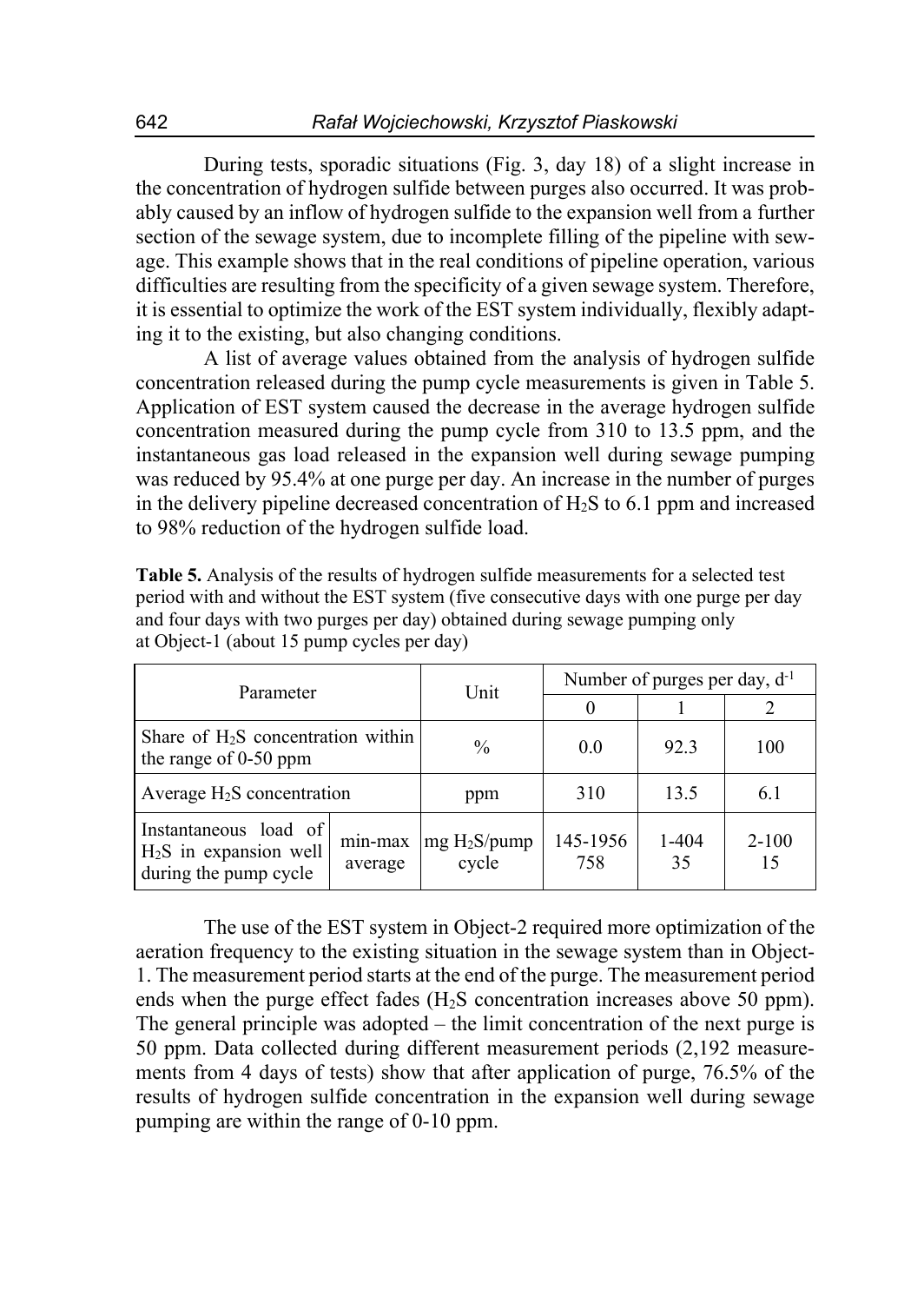Before the application of EST, more than 96% of measurements of  $H_2S$ concentration during the pump cycle exceeded 50 ppm, with the average value of 163 ppm. Purges with air decreased an average H2S concentration to 11.6 ppm (Table 6).



**Fig. 4.** Changes in hydrogen sulfide concentration for an example purge in the EST system (19.08.2019) at Object-2



**Fig. 5.** Daily changes in hydrogen sulfide concentration for two exemplary purges in the EST system during the day (23.08.2019) at Object-2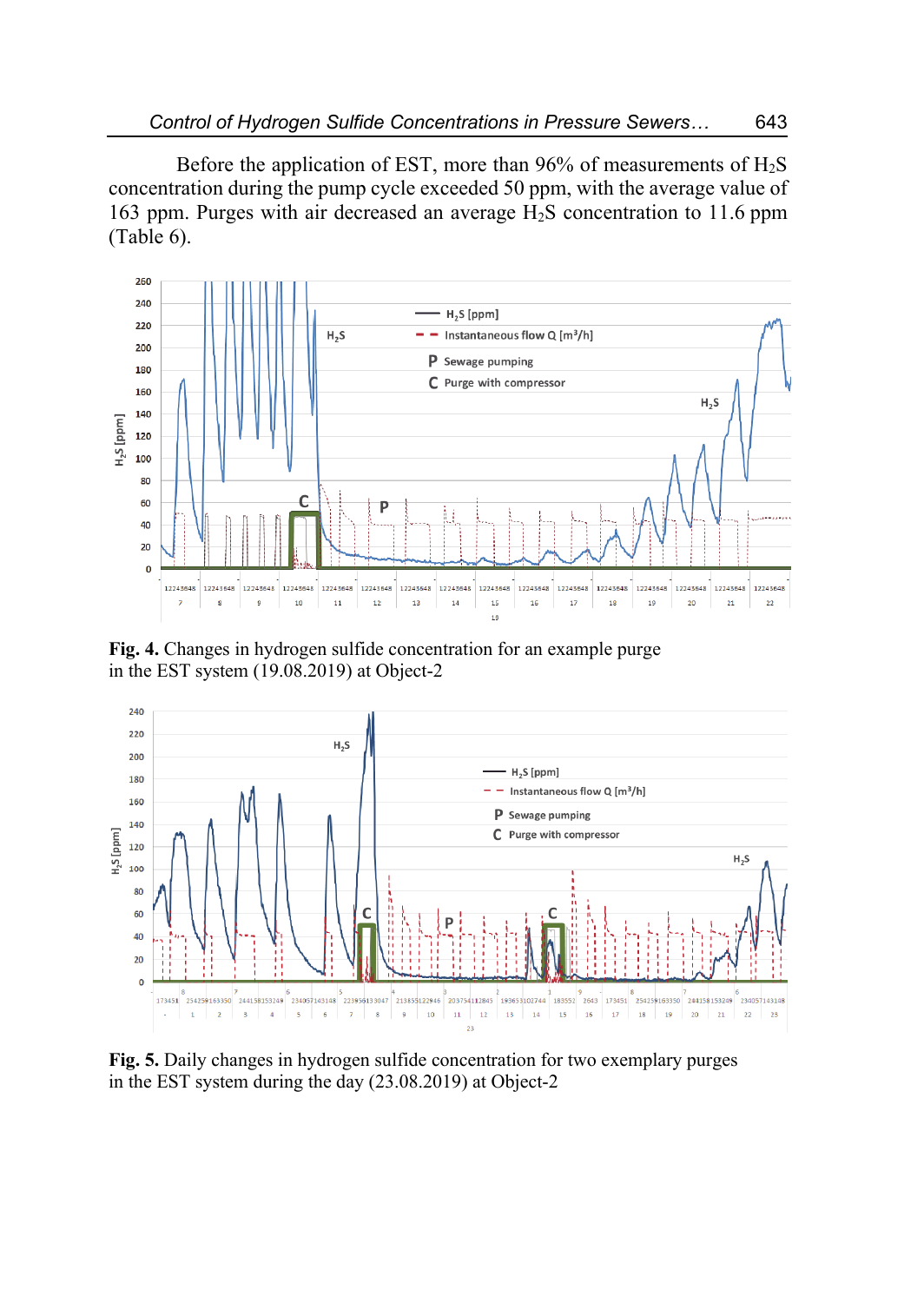| Parametr                                                                  |                    | Unit                              | Number of purges per day, $d^{-1}$ |                 |  |
|---------------------------------------------------------------------------|--------------------|-----------------------------------|------------------------------------|-----------------|--|
|                                                                           |                    |                                   |                                    | $1 - 2$         |  |
| Share of $H_2S$ concentration within<br>the range of $0-50$ ppm           |                    | $\frac{0}{0}$                     | 3.7                                | 100             |  |
| Average $H_2S$ concentration                                              |                    | ppm                               | 163.0                              | 11.6            |  |
| Instantaneous load of<br>$H2S$ in expansion well<br>during the pump cycle | min-max<br>average | mg H <sub>2</sub> S/pump<br>cycle | 1 153-12 317<br>3914               | 68-1 302<br>322 |  |

**Table 6.** Analysis of the results of hydrogen sulfide measurements for a selected test period with and without the EST system (four consecutive days with 1-2 purges per day) obtained during sewage pumping only at Object-2 (about 30 pump cycles per day)

Studies have shown that the purge carried out at Object-2 was sufficient to maintain the concentration of hydrogen sulfide in the expansion well below 50 ppm for 8-10 pump cycles (i.e., from 8 to 12 hours). It was noted that the increase in hydrogen sulfide concentration over 50 ppm occurred only when the analyzed section of the pipeline was filled with sewage 2.5-3 times. At that moment, the next purge is required. It is visible on the charts of H2S concentration courses in Fig. 4-5. The average hydrogen sulfide load in the expansion well released during sewage pumping decreased by 92% (Table 6).

# **4. Summary and conclusions**

Field tests of the emission-free sewage transport system presented in this paper, were an essential supplement to previously performed a wide range of laboratory tests. Results obtained in the real conditions showed the possibility of effective control of the generation and emission of hydrogen sulfide in a pressure sewage system. So the EST system is a good alternative to the available methods of reduction of odor nuisance of a sewage system. The presented results, obtained at two different objects, allow us to draw the following conclusions:

- The highest concentration of hydrogen sulfide in the expansion well at both objects occurred abruptly during the cyclic operation of the pumping station as a result of pushing gas by pumped sewage. The range of  $H_2S$  concentration was from 44 to 691 ppm.
- The use of aeration and flushing of the pipeline in the EST system decreased hydrogen sulfide concentration in the expansion well below 50 ppm and maintained that value during subsequent wastewater pumping cycles.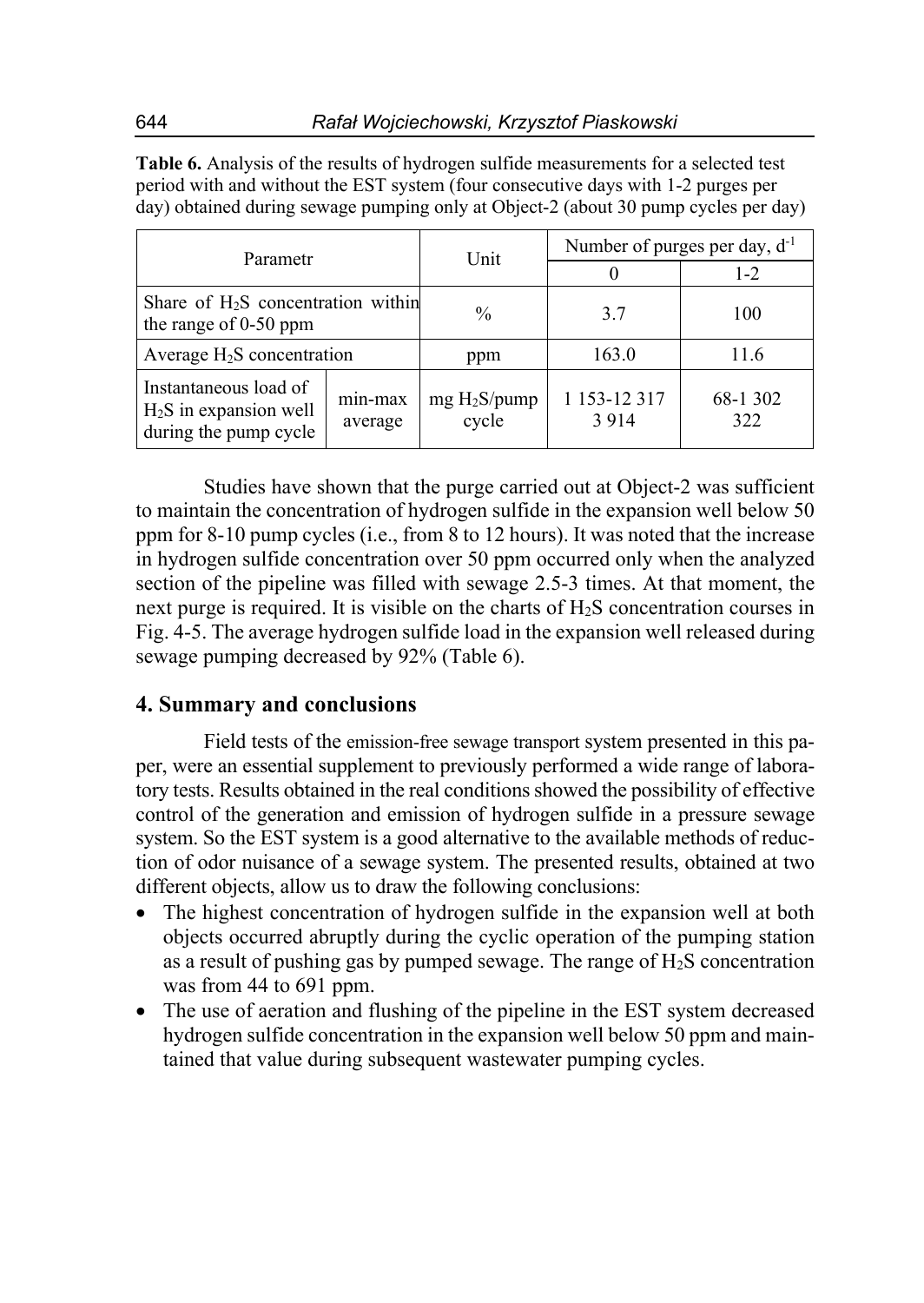- Purges of pipelines by the EST system in a cycle of one to two per day caused the decrease of instantaneous hydrogen sulfide loads released in the expansion well by 92-98%.
- During the operation of both objects without EST system, short-term increases in the concentration of hydrogen sulfide occurred, depending on the number of pumping cycles, from a dozen to nearly 30 times a day. When the EST system was applied, short-term increases in  $H<sub>2</sub>S$  occurred only during the purge with air.
- The cyclical purge in the EST system allows to keep a delivery pipeline free of deposit, which contributes to the generation of hydrogen sulfide. EST purges also create temporary oxygen conditions as a result of the gradual washing of aeration zones formed in the upper parts of the pipeline. Both actions lead to a decrease in the frequency of EST purges in the long run.
- The EST system ensures high efficiency of reduction of hydrogen sulfide release in the expansion well and the lack of side effects. Thus no chemical compounds have to be dosed in the situation of a significant nuisance of odors generated by the sewage system.

*The project co-financed by the European Regional Development Fund under the Operational Programme Smart Growth 2014-2020.* 

## **References**

- Brandt, E.M.F., Souza, C.L., Chernicharo, C.A.L. (2017). Alternatives to odor and corrosion control in sanitary sewerage systems and treatment plants, *Eng. Sanit. Ambient*., *22*(4), 611-623.
- Dębowski, M., Zieliński, M., Krzemieniewski, M.,Białowiec,A.(2008). Wykorzystanie reakcji Fentona do ograniczania procesu zagniwania i powstawania siarkowodoru w ściekach komunalnych. *Rocznik Ochrona Środowiska*, *10*, 289-300.
- MaloneRubright, S.L., Pearce, L.L., Peterson, J. (2017). Environmental toxicology of hydrogen sulfide. *NitricOxide*, *71*, 1-13. DOI: 10.1016/j.niox.2017.09.011
- Piekarski, J., Dąbrowski, T. (2009): Numerical method for assessment of sorption process of contaminants from wastewater, Mineral Resources Management, 25, 101-117.
- Pochwat, K., Kida, M., Ziembowicz, S., Koszelnik, P. (2019). Odours in Sewerage A Description of Emissions and of Technical Abatement Measures. *Environments*, *6*(89), 1-14. DOI:10.3390/environments6080089
- Podraza, Z. (2014). Korozja siarczanowa jako realny problem sieci przewodów kanalizacyjnych.*Acta Sci. Pol. TechnicaAgraria, 13*(1-2), 41-48.
- Schneider, J.S., Tobe, E.H., Mozley, P.D. Jr, Barniskis, L., Lidsky, T.I. (1998). Persistent cognitive and motor deficits following acute hydrogen sulphide poisoning. *Occup. Med. (Oxf), 48*, 255-260.
- Smyk, J., Ignatowicz, K., Piekarski, J. (2019). Glycerine as an external source of carbon supporting denitrification process. *Rocznik Ochrona Środowiska, 21*, 586-599.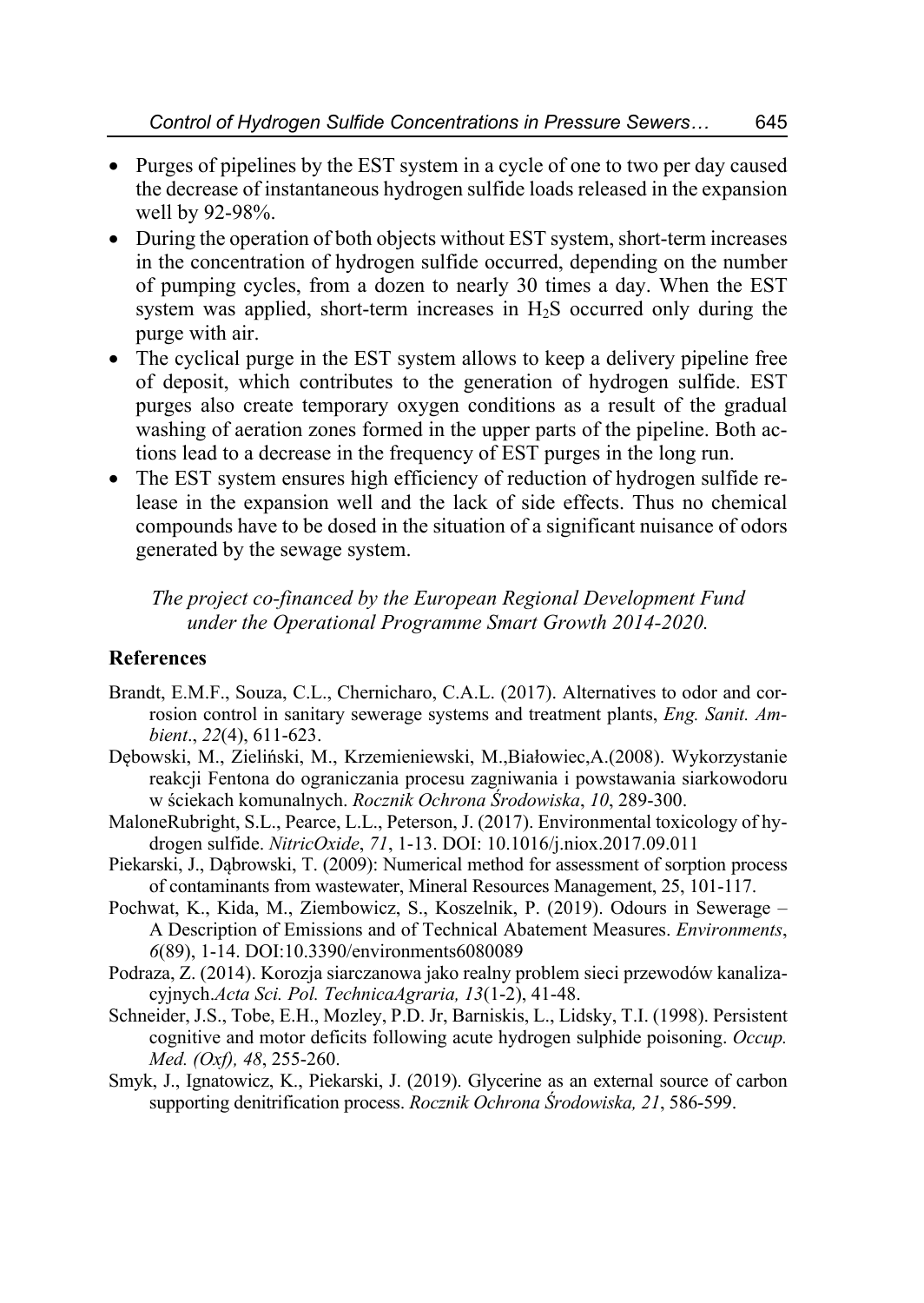- Talaiekhozani, A., Bagheri, M., Goli, A., Khoozani, M.R.T. (2016). An overview of principles of odor production, emission, and control methods in wastewater collection and treatment systems. *Journal of Environmental Management*, *170*, 186-206.
- Wasch, H.H., Estrin, W.J., Yip P., Bowler, R., Cone J.E. (1989). Prolongation of the P-300 latency associated with hydrogen sulfide exposure. *Arch. Neurol. 46*, 902-904.

#### **Abstract**

The EST system – emission-free sewage transport is one of many methods used to counteract and limit the formation of hydrogen sulfide in the sewage system. EST method is the environment and human friendly, and effective at the same time. This solution applies aeration and flushing of pressure pipelines using compressed air with closed vent valves. The paper presents the results of field tests of the EST system, which also verified previous laboratory tests carried out in a broader range.

The tests were carried out on two different delivery pipelines (Object-1, Object-2), consisting of several kilometers long sections *Pump Station – Expansion well* with hydrogen sulfide concentration measurement. The results show that the EST system is an effective solution for controlling hydrogen sulfide in a pressure sewage system. The application of the EST system caused an immediate decrease in H2S concentration under 50 ppm. The measurements were taken in the expansion well, where short-term outbursts of large loads of hydrogen sulfide were observed during sewage pumping. Purges carried out 1-2 times a day, caused a decrease in instantaneous gas load (from the average level of 758 mg H2S/pump cycle at Object-1 to 15 mg H2S/cycle and from 3 914 to 322 mg H2S/cycle at Object-2).

Results of field studies have also shown that individual optimization of the EST system operation for a selected section of the pressure sewage system (length of the aeration cycle and its frequency during the day), may control the concentration of  $H_2S$ . The EST system, reducing the concentration of  $H_2S$  by over 90%, ensures the safety of sewage system operation and decreases its impact on the surrounding environment.

#### **Keywords:**

pressure sewage systems, pipeline aeration, sulfate corrosion, hydrogen sulfide, elimination of odours, EST system, odour emission

## **Kontrola stężenia siarkowodoru w kanalizacji tłocznej w systemie bezemisyjnego transportu ścieków**

#### **Streszczenie**

Wśród wielu stosowanych metod przeciwdziałania i ograniczenia powstawania siarkowodoru, jedną z bardziej przyjaznych zarówno dla środowiska, jak i człowieka, a jednocześnie skuteczną jest system BTS – bezemisyjnego transportu ścieków. Rozwiązanie to bazuje na napowietrzaniu oraz płukaniu rurociągów tłocznych sprężonym powietrzem przy zamkniętych zaworach odpowietrzających. W niniejszym artykule przedstawiono wyniki testów terenowych systemu BTS, które były jednocześnie weryfikacją przeprowadzonych wcześniej w szerszym zakresie badań laboratoryjnych. Badania